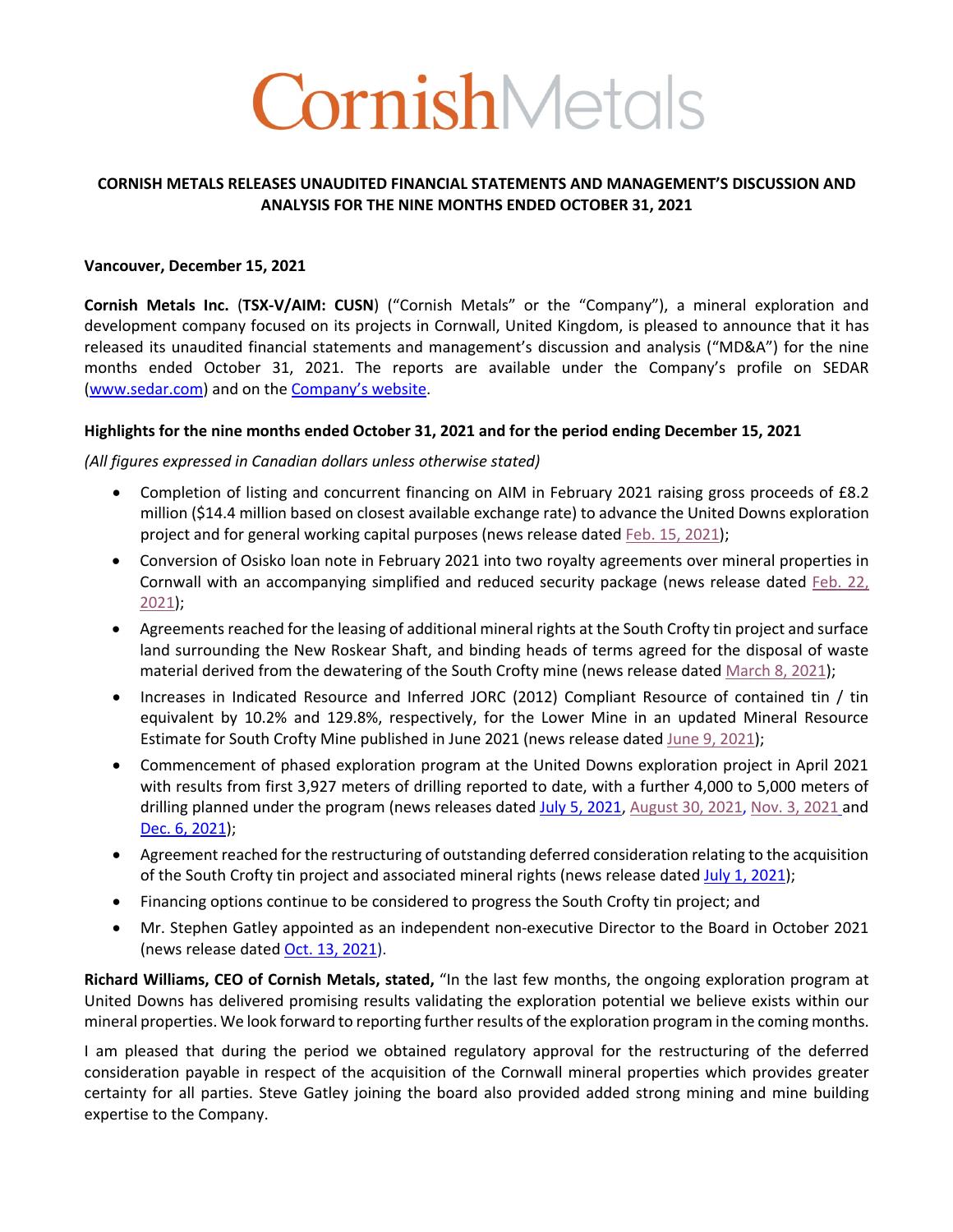With the backdrop of record high tin prices, recognition of tin's importance to electrification of the economy and new renewable power generation initiatives, and the importance of domestic and responsible supply of minerals, we continue to assess various financing options to progress South Crofty. We concur with market analysis that the increasing demand for tin seen against supply restraints shows no sign of abating in the near to medium term."

#### **Financial highlights for the nine months ended October 31, 2021**

|                                           | Nine months ended (unaudited) |                  |  |  |  |  |
|-------------------------------------------|-------------------------------|------------------|--|--|--|--|
| (Expressed in Canadian dollars)           | October 31, 2021              | October 31, 2020 |  |  |  |  |
|                                           |                               |                  |  |  |  |  |
| <b>Total operating expenses</b>           | 2,396,849                     | 1,451,620        |  |  |  |  |
| Loss for the period                       | 2,052,403                     | 1,493,999        |  |  |  |  |
| Net cash used in operating activities     | 2,451,288                     | 825,950          |  |  |  |  |
| Net cash used in investing activities     | 2,740,937                     | 1,421,612        |  |  |  |  |
| Net cash provided by financing activities | 13,064,465                    | 1,441,905        |  |  |  |  |
| Cash at end of the financial period       | 7,887,537                     | 494,911          |  |  |  |  |

- Increase in operating expenses impacted by \$368,325 of costs relating to AIM listing not eligible for capitalization;
- Higher advisory costs incurred more generally relating to AIM listing and corporate initiatives, offset by reduction in operating expenses arising from closure of Vancouver office in April 2021;
- Unrealized gain of \$733,120 arising from increased valuation of Company's holding in Cornish Lithium following its fundraising completed in July 2021;
- Costs of \$1,586,277 capitalized in connection with the ongoing exploration program at United Downs (excluding capitalized depreciation and foreign exchange movements); and
- Gross proceeds raised from AIM listing of \$14.2 million (£8.2 million) with share issue costs of \$1.5 million.

### **Outlook**

The proceeds from the recently completed AIM listing are being used to conduct a drill program at the United Downs exploration project, to conduct initial field work on other high priority exploration targets within transport distance of South Crofty, and for general working capital purposes. Management believes that, subject to drilling success, the proceeds from the AIM listing will result in the Company being fully funded to the completion of a maiden JORC resource at the United Downs exploration project.

Within 12 to 18 months of the date of the AIM listing, the Company plans are as follows:

- Continue with the 18 month 9,100 meter initial drilling program at United Downs to advance the project to JORC Compliant Inferred Mineral Resource definition, fully funded from the proceeds arising from the AIM listing. To date, a total of 3,927 meters have been reported;
- Continue drill testing three lodes with a 1,000 meter of strike length to a depth of 500 meters in the initial phase. Management believes there are up to seven further mineralized lode structures with a total resource potential of between four million tonnes and ten million tonnes;
- Subject to the outcome of the initial drilling program, to undertake a subsequent in-fill drilling program at United Downs to advance the project to a feasibility study within three years; and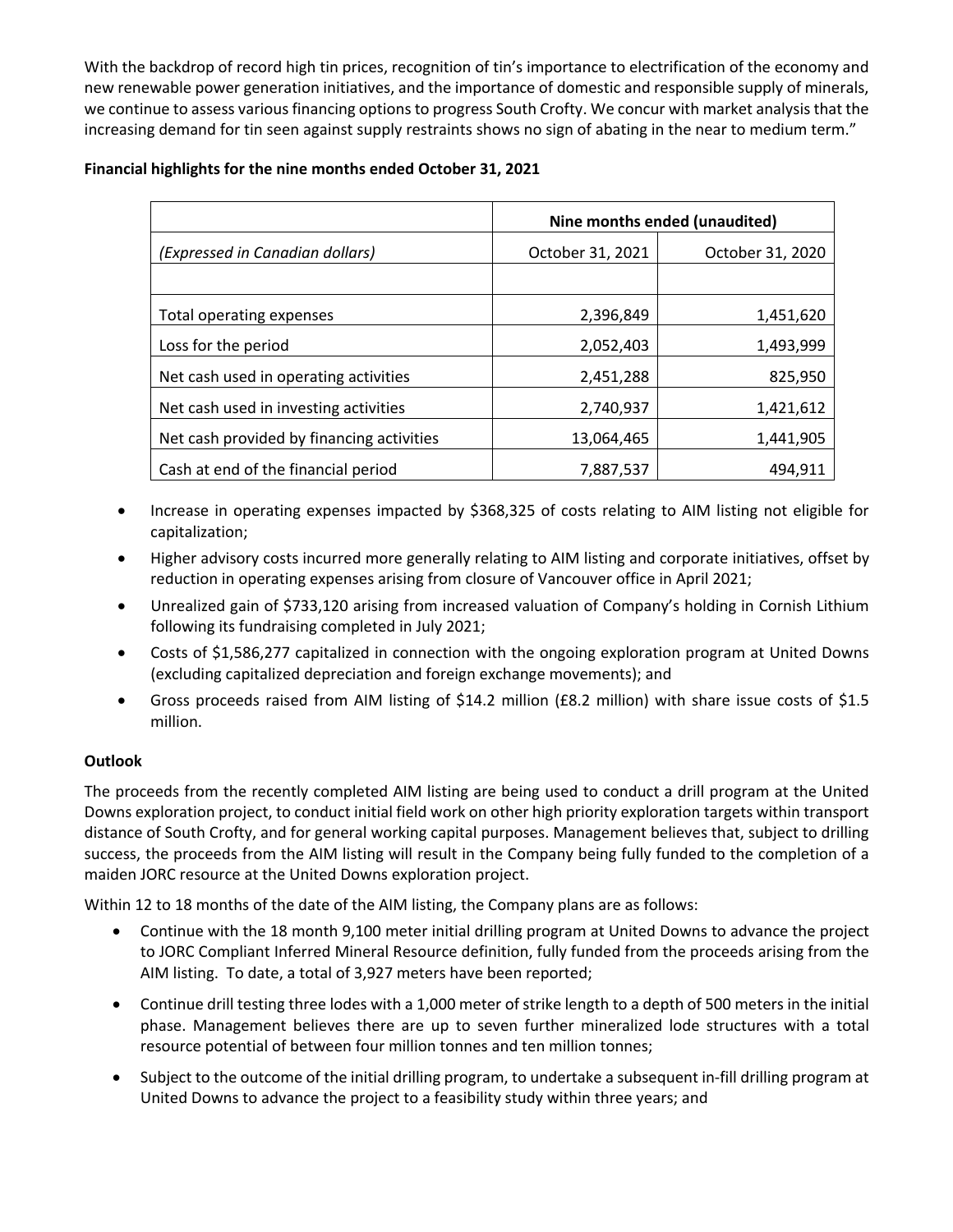• Evaluate other near-surface, high potential, exploration targets within transport distance of the planned processing plant site.

In the longer term, the Company intends to develop the South Crofty tin project as and when economic conditions and cashflows are supportive.

#### **ABOUT CORNISH METALS**

Cornish Metals completed the acquisition of the South Crofty tin and United Downs copper / tin projects, plus additional mineral rights located in Cornwall, UK, in July 2016 (see Company news release dated July 12, 2016). The additional mineral rights cover an area of approximately 15,000 hectares and are distributed throughout Cornwall. Some of these mineral rights cover old mines that were historically worked for copper, tin, zinc, and tungsten.

For additional information please contact: In North America: Irene Dorsman at (604) 200 6664 or by e-mail at irene@cornishmetals.com

| SP Angel Corporate Finance LLP<br>(Nominated Adviser & Joint<br>Broker) | Tel:                                                               | +44 203 470 0470                                        |
|-------------------------------------------------------------------------|--------------------------------------------------------------------|---------------------------------------------------------|
|                                                                         | <b>Richard Morrison</b><br>Charlie Bouverat<br><b>Grant Barker</b> |                                                         |
| Hannam & Partners<br>(Joint Broker)                                     | Tel:                                                               | +44 207 907 8500                                        |
|                                                                         | <b>Matthew Hasson</b><br>Andrew Chubb<br>Ernest Bell               |                                                         |
| Blytheweigh<br>(Financial PR/IR-London)                                 | Tel:                                                               | +44 207 138 3204                                        |
|                                                                         | Tim Blythe<br>Megan Ray                                            | tim.blythe@blytheweigh.com<br>megan.ray@blytheweigh.com |

#### **ON BEHALF OF THE BOARD OF DIRECTORS**

*"Richard D. Williams"* Richard D. Williams, P.Geo

*Neither the TSX Venture Exchange nor its Regulation Services Provider (as that term is defined in the policies of the TSX Venture Exchange) accepts responsibility for the adequacy or accuracy of this release.* 

#### *Caution regarding forward looking statements*

*This news release contains "forward-looking statements". Forward-looking statements, while based on management's best estimates and assumptions at the time such statements are made, are subject to risks and uncertainties that may cause actual*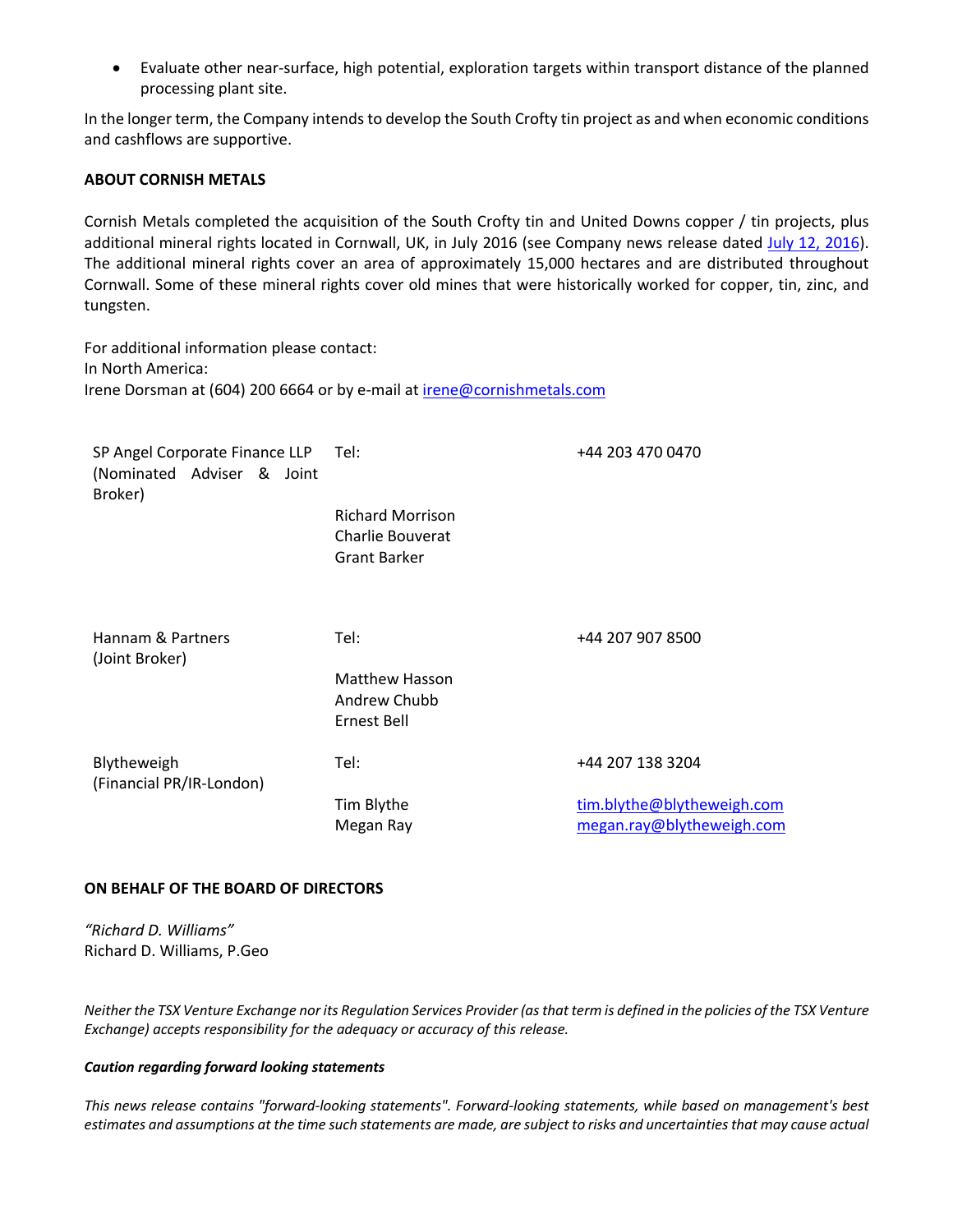*results to be materially different from those expressed or implied by such forward-looking statements, including but not limited to: risks related to receipt of regulatory approvals, risks related to general economic and market conditions; risks related to the COVID-19 global pandemic and any variants of COVID-19 which may arise; risks related to the availability of financing; the timing and content of upcoming work programs; actual results of proposed exploration activities; possible variations in Mineral Resources or grade; failure of plant, equipment or processes to operate as anticipated; accidents, labour disputes, title disputes, claims and limitations on insurance coverage and other risks of the mining industry; changes in national and local government regulation of mining operations, tax rules and regulations.* 

*Although Cornish Metals has attempted to identify important factors that could cause actual results to differ materially from those contained in forward-looking statements, there may be other factors that cause results not to be as anticipated, estimated or intended. There can be no assurance that such statements will prove to be accurate, as actual results and future events could differ materially from those anticipated in such statements. Accordingly, readers should not place undue reliance on forward-looking statements. Cornish Metals undertakes no obligation or responsibility to update forward-looking statements, except as required by law.* 

#### *Market Abuse Regulation (MAR) Disclosure*

*The information contained within this announcement is deemed by the Company to constitute inside information pursuant to Article 7 of EU Regulation 596/2014 as it forms part of UK domestic law by virtue of the European Union (Withdrawal) Act 2018 as amended.*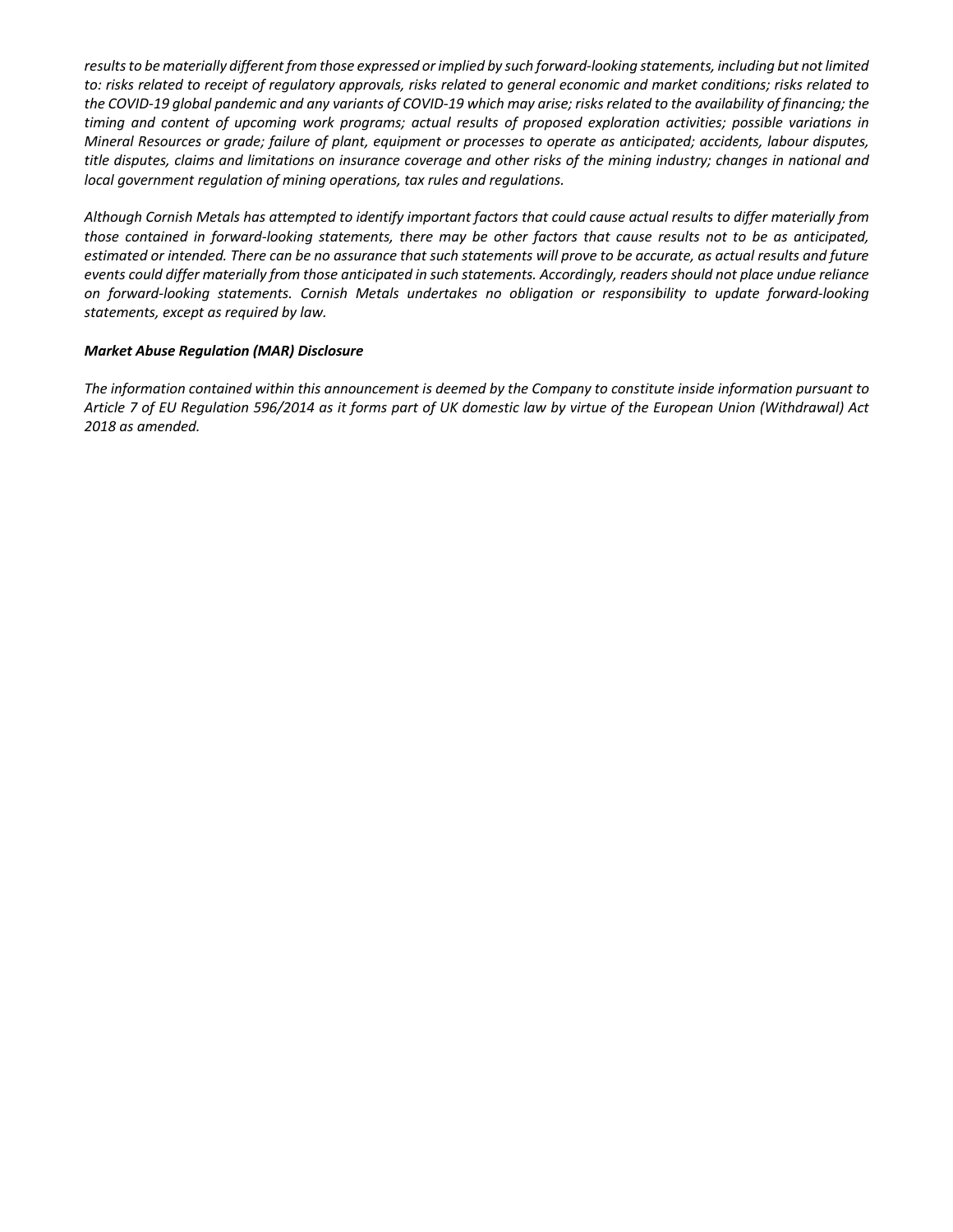# **CONSOLIDATED CONDENSED INTERIM STATEMENTS OF FINANCIAL POSITION**

#### (Unaudited) *(Expressed in Canadian dollars)*

|                                                                                                                                                                                                   | October 31, 2021 | January 31, 2021                                                              |    |                                                                                       |
|---------------------------------------------------------------------------------------------------------------------------------------------------------------------------------------------------|------------------|-------------------------------------------------------------------------------|----|---------------------------------------------------------------------------------------|
| <b>ASSETS</b>                                                                                                                                                                                     |                  |                                                                               |    |                                                                                       |
| Current<br>Cash<br>Marketable securities<br>Receivables<br>Deferred financing fees<br>Deferred costs on conversion of royalty option<br>Prepaid expenses                                          | \$               | 7,887,537<br>1,734,127<br>137,000<br>165,857<br>9,924,521                     | S  | 353,601<br>1,004,307<br>23,644<br>688,839<br>151,037<br>41,691<br>2,263,119           |
| <b>Deposits</b><br>Property, plant and equipment<br><b>Exploration and evaluation assets</b>                                                                                                      | $\$$             | 42,175<br>6,311,200<br>13,149,060<br>29,426,956                               | S. | 36,976<br>6,371,852<br>9,507,859<br>18,179,806                                        |
| <b>LIABILITIES</b><br>Current                                                                                                                                                                     |                  |                                                                               |    |                                                                                       |
| Accounts payable and accrued liabilities<br>Lease liability                                                                                                                                       | \$               | 633,533<br>4,229<br>637,762                                                   | \$ | 947,124<br>20,389<br>967,513                                                          |
| <b>Lease liability</b><br>Debt<br><b>Royalty option</b><br><b>NSR</b> liability                                                                                                                   |                  | 1,707<br>8,487,727<br>9.127.196                                               |    | 5,993,803<br>2,886,514<br>9,847,830                                                   |
| <b>SHAREHOLDERS' EQUITY</b><br>Capital stock<br>Share subscriptions received in advance<br>Capital contribution<br>Share-based payment reserve<br>Foreign currency translation reserve<br>Deficit |                  | 55,188,099<br>2,007,665<br>926,766<br>(82, 471)<br>(37,740,299)<br>20,299,760 |    | 40,737,065<br>189,902<br>2,007,665<br>846,212<br>239,028<br>(35,687,896)<br>8,331,976 |
|                                                                                                                                                                                                   | \$               | 29,426,956                                                                    | \$ | 18,179,806                                                                            |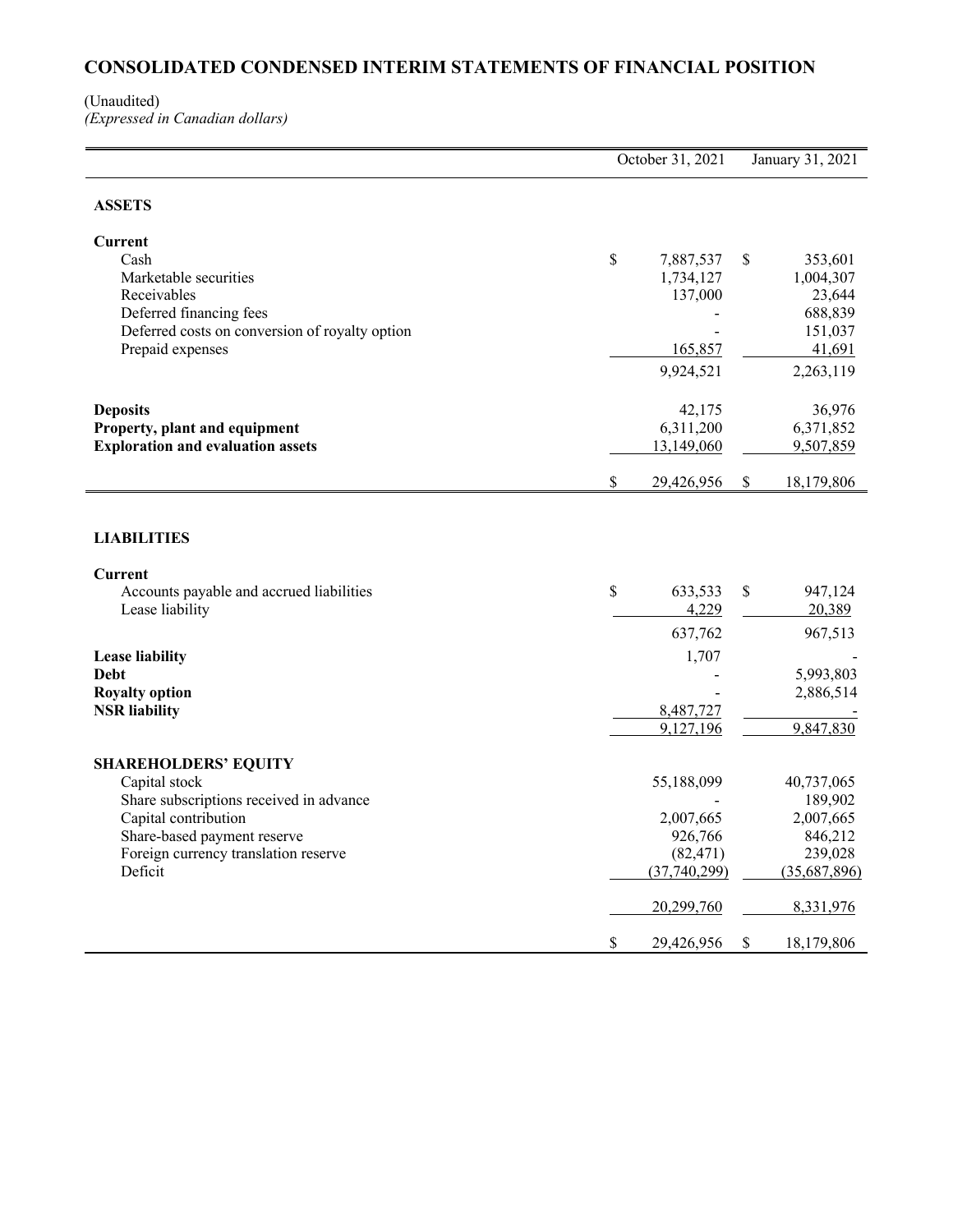## **CONSOLIDATED CONDENSED INTERIM STATEMENTS OF LOSS AND COMPREHENSIVE LOSS**

#### (Unaudited)

*(Expressed in Canadian dollars)*

|                                                       | Nine months ended |             |             |             |  |  |
|-------------------------------------------------------|-------------------|-------------|-------------|-------------|--|--|
|                                                       |                   | October 31, | October 31, |             |  |  |
|                                                       |                   | 2021        |             | 2020        |  |  |
| <b>EXPENSES</b>                                       |                   |             |             |             |  |  |
| Accretion                                             | \$                | 15,764      | \$          | 208,205     |  |  |
| Advertising and promotion                             |                   | 260,830     |             | 107,178     |  |  |
| Depreciation                                          |                   | 24,522      |             | 67,135      |  |  |
| Finance cost                                          |                   | 3,895       |             | 5,168       |  |  |
| Insurance                                             |                   | 66,095      |             | 58,431      |  |  |
| Office, miscellaneous and rent                        |                   | 60,882      |             | 29,227      |  |  |
| Professional fees                                     |                   | 842,183     |             | 192,378     |  |  |
| Generative exploration expense                        |                   | 28,845      |             | 3,729       |  |  |
| Regulatory and filing fees                            |                   | 114,452     |             | 25,480      |  |  |
| Share-based compensation                              |                   | 80,554      |             | 230,250     |  |  |
| Salaries, directors' fees and benefits                |                   | 898,827     |             | 524,439     |  |  |
| <b>Total operating expenses</b>                       |                   | (2,396,849) |             | (1,451,620) |  |  |
| Interest income                                       |                   | 738         |             | 4,517       |  |  |
| Foreign exchange loss                                 |                   | (387, 196)  |             | (291)       |  |  |
| Realized loss on marketable securities                |                   | (237)       |             |             |  |  |
| Unrealized gain (loss) on marketable securities       |                   | 733,120     |             | (46, 605)   |  |  |
| Loss on the disposal of property, plant and equipment |                   | (1,979)     |             |             |  |  |
| Loss for the period                                   |                   | (2,052,403) |             | (1,493,999) |  |  |
| Foreign currency translation                          |                   | (321, 499)  |             | (135, 287)  |  |  |
| Total comprehensive loss for the period               |                   | (2,373,902) | \$          | (1,629,286) |  |  |
| Basic and diluted loss per share                      | \$                | (0.01)      | \$          | (0.01)      |  |  |
| Weighted average number of common shares outstanding: |                   | 262,945,254 |             | 133,475,155 |  |  |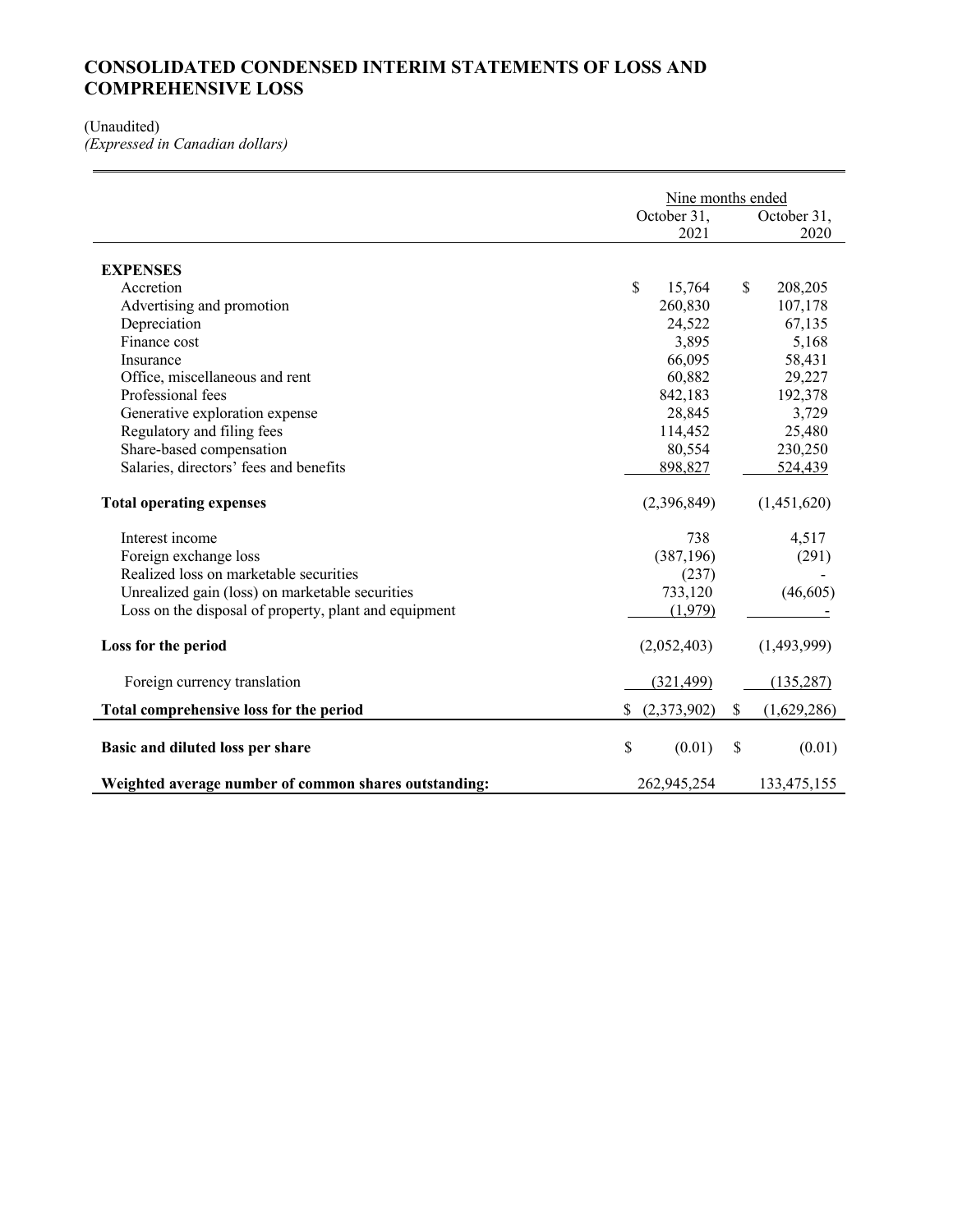## **CONSOLIDATED CONDENSED INTERIM STATEMENTS OF CASH FLOWS**

## (Unaudited)

*(Expressed in Canadian dollars)*

|                                                                 |                 | For the nine months ended |  |  |  |
|-----------------------------------------------------------------|-----------------|---------------------------|--|--|--|
|                                                                 | October 31,     | October 31,               |  |  |  |
|                                                                 | 2021            | 2020                      |  |  |  |
|                                                                 |                 |                           |  |  |  |
| <b>CASH FLOWS FROM OPERATING ACTIVITIES</b>                     |                 |                           |  |  |  |
| Loss for the period                                             | (2,052,403)     | (1,493,999)               |  |  |  |
| Items not involving cash:                                       |                 |                           |  |  |  |
| Accretion                                                       | 15,764          | 208,205                   |  |  |  |
| Depreciation                                                    | 24,522          | 67,135                    |  |  |  |
| Share-based compensation                                        | 80,554          | 230,250                   |  |  |  |
| Finance cost                                                    | 3,895           | 5,168                     |  |  |  |
| Realized loss on marketable securities                          | 237             |                           |  |  |  |
| Unrealized (gain) loss on marketable securities                 | (733, 120)      | 46,605                    |  |  |  |
| Loss on the disposal of property, plant and equipment           | 1,979           |                           |  |  |  |
| Foreign exchange loss                                           | 387,196         | 291                       |  |  |  |
| Changes in non-cash working capital items:                      |                 |                           |  |  |  |
| (Increase) decrease in receivables                              | (113,356)       | 2,441                     |  |  |  |
| (Increase) decrease in prepaid expenses                         | (29, 808)       | 39,016                    |  |  |  |
| (Decrease) increase in accounts payable and accrued liabilities | (36,748)        | 68,938                    |  |  |  |
|                                                                 |                 |                           |  |  |  |
| Net cash used in operating activities                           | (2,451,288)     | (825,950)                 |  |  |  |
| <b>CASH FLOWS FROM INVESTING ACTIVITIES</b>                     |                 |                           |  |  |  |
| Acquisition of property, plant and equipment                    | (197,084)       | (317, 564)                |  |  |  |
| Acquisition of exploration and evaluation assets                | (2,541,717)     | (1,104,317)               |  |  |  |
| Proceeds from the sale of marketable securities, net            | 3,063           |                           |  |  |  |
| Increase in deposits                                            | (5,199)         | 269                       |  |  |  |
| Net cash used in investing activities                           | (2,740,937)     | (1,421,612)               |  |  |  |
|                                                                 |                 |                           |  |  |  |
| <b>CASH FLOWS FROM FINANCING ACTIVITIES</b>                     |                 |                           |  |  |  |
| Proceeds from AIM listing                                       | 14,244,206      |                           |  |  |  |
| Proceeds from private placement financing                       |                 | 1,177,500                 |  |  |  |
| Proceeds from option and warrant exercises                      | 235,750         | 409,500                   |  |  |  |
| Share issue costs                                               | (1,162,613)     | (49, 427)                 |  |  |  |
| Conversion of royalty option costs                              | (226, 290)      |                           |  |  |  |
| Increase in deferred financing fees                             |                 | (31, 554)                 |  |  |  |
| Lease payments                                                  | (26, 588)       | (64, 114)                 |  |  |  |
| Net cash provided by financing activities                       | 13,064,465      | 1,441,905                 |  |  |  |
| Impact of foreign exchange on cash                              | (338, 304)      | (4,685)                   |  |  |  |
| Change in cash during the period                                | 7,533,936       | (810, 342)                |  |  |  |
| Cash, beginning of the period                                   | 353,601         | 1,305,253                 |  |  |  |
|                                                                 |                 |                           |  |  |  |
| Cash, end of the period                                         | \$<br>7,887,537 | \$<br>494,911             |  |  |  |